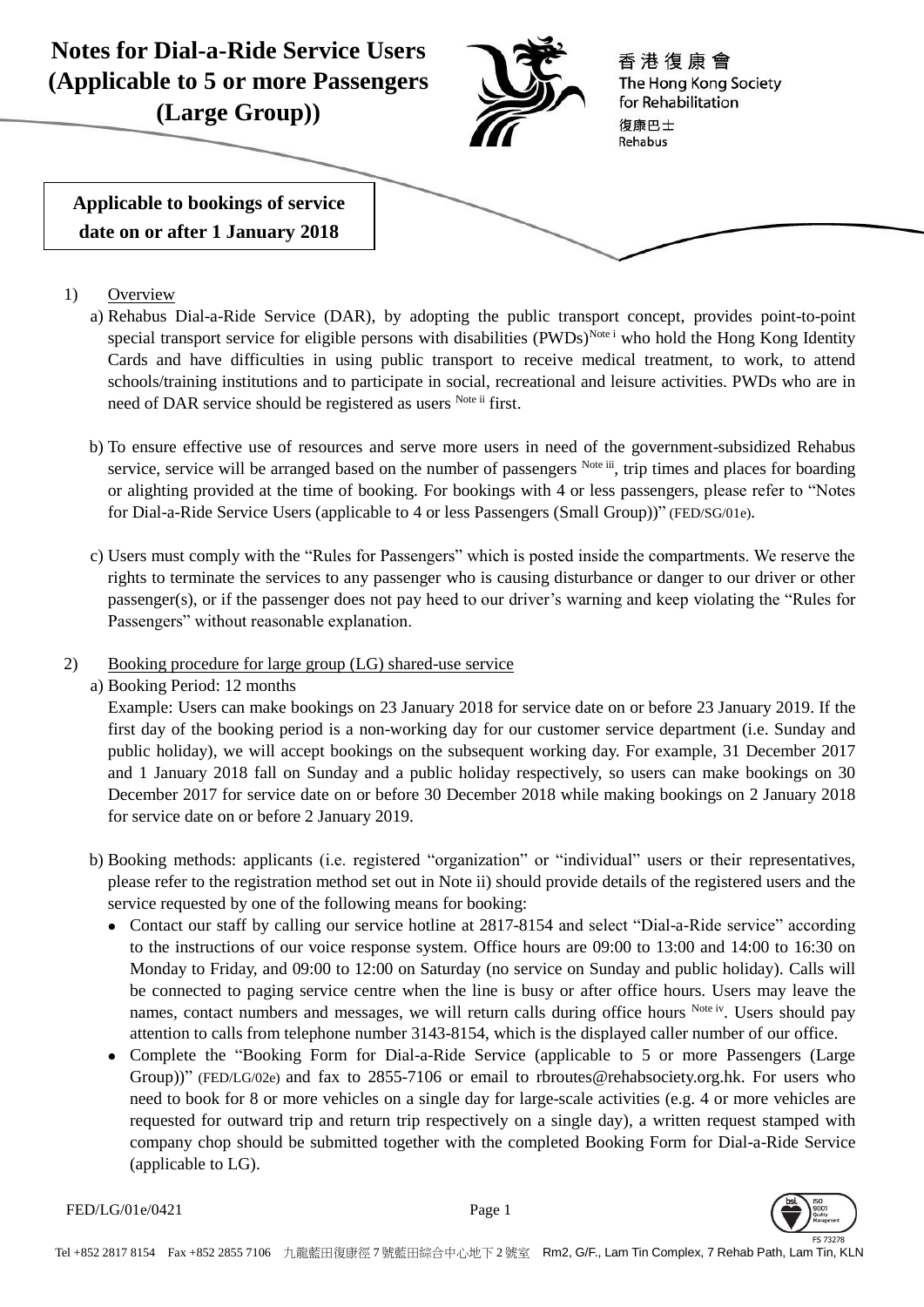Our staff will contact each user by phone <sup>Note iv</sup>, irrespective of the means of application. Once the booking is placed in the system, our staff will check the service quota. The service will be reserved on a first-come-first-served basis and the result of the booking will be informed at once. If the service quota for LG is full and the booking is not accepted, users can accept the booking status to be listed as "to be confirmed (stand-by)", the service may be arranged depending on the actual service availability during scheduling. If users are unwilling to be put on the stand-by list, the bookings will be cancelled immediately.

Once the booking is placed in the system, our staff will provide the user with a "booking reference number" assigned by the computer system Note v, irrespective of bookings as "accepted" or "to be confirmed (stand-by)". For enquiry or any change of booking, users just need to provide this booking reference number and our staff can swiftly check the details of the booking concerned for follow-up.

If the required trip has 2 or more stops (i.e. multiple stops), users must confirm the schedule or complete and return "Dial-a-Ride Service Passenger Boarding & Alighting Schedule" (FED/01e) at least 7 working days before the service date. If users fail to submit the exact schedule that will subsequently affect the service arrangement, they will have to pay the surcharges in accordance with "Dial-a-Ride Service Surcharges and Waiving Mechanism" (FED/10).

- c) Notification of trip information (i.e. name and contact number of the assigned driver and vehicle registration number): trip information will be notified to users around 7 working days before the service date, users may contact the driver directly on the service day if necessary.
	- For bookings involving multiple stops, we will fax the schedule with trip information printed on it to users after scheduling. If users have not yet received the fax before noon on the next working day after scheduling, please contact us.
	- For bookings not involving multiple stops, trip information will be notified to users by phone on the next working day after scheduling Note iv. If the phone call is unanswered and the contact no. is connected to the voice mail box service, our staff will leave the trip information in the voice mail box for user's checking at any time.
	- Users may also call our service hotline at 2817-8154 on the next working day after scheduling for trip information.
- d) Change of booking: to minimize the impact on scheduling and the chances of other users enjoying the service, users should avoid making changes on booking after scheduling. For any subsequent changes of booking information (irrespective of bookings as "accepted" or "to be confirmed") due to particular reasons, users should inform us as soon as possible. The status of the bookings may change from "accepted" to "to be confirmed" due to the change of booking information (such as trip time or number/location of boarding/alighting point) and surcharges may be levied.
	- For bookings involving multiple stops, it depends on whether the users have submitted the schedule or not. For users who have submitted the schedule, they should mark the relevant changes clearly on the schedule by following the instructions set out in the section headed "Points to note" contained in "Dial-a-Ride Service Passenger Boarding & Alighting Schedule" (FED/01e). For users who have not yet submitted the schedule, they can call our service hotline at 2817-8154.
	- For bookings not involving multiple stops, users should call our service hotline at 2817-8154.
	- If the service day is a holiday or during non-office hours of our service hotline, users should call at 2816-6701 or emergency pager 7100-0288 for changing or cancelling certain boarding/alighting points. (Our staff will only answer the messages for emergency cases occurred on the service day from the paging service centre. Users may leave the names, contact numbers and booking reference numbers Note iv .)
- e) Cancellation of booking: regardless of the reasons for cancellation, users should inform us of the cancellation as soon as possible so that the resources released can be re-arranged for other users in need. Our staff will provide the user with a Cancellation Reference Number assigned by the computer system Note vi. Cancellation of booking may involve surcharges.

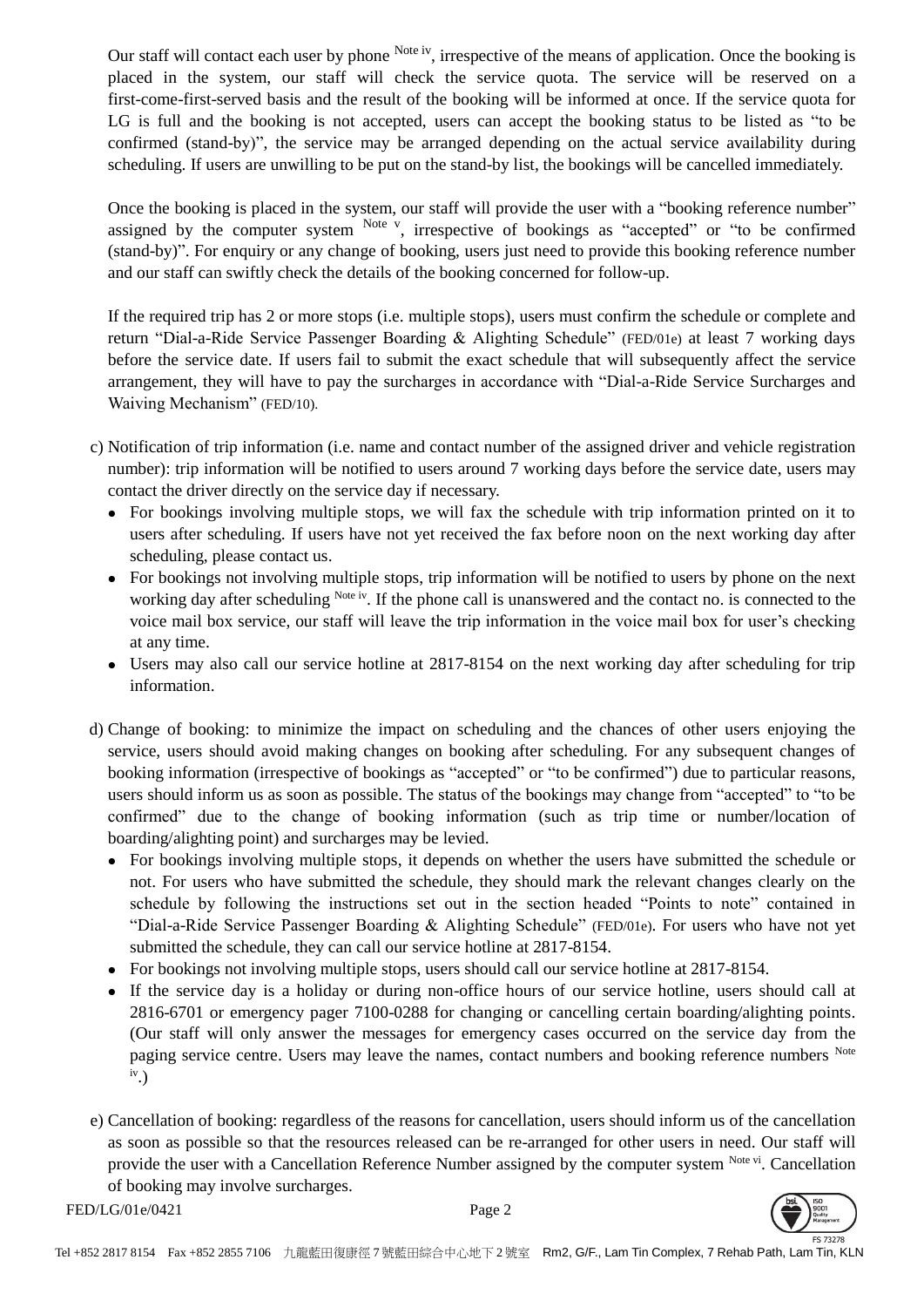- Notification of cancellation before the service date: users should contact our staff by calling our service hotline at 2817-8154 during office hours.
- Cancellation of bookings on service date or after office hours on the day before the service date: users may call at 2816-6701 or emergency pager 7100-0288. (Our staff will only answer the messages for emergency cases occurred on the service day from the paging service centre. Users may leave the names, contact numbers and booking reference numbers Note iv.)
- f) Enquiries on stand-by booking: for various reasons (e.g. re-arrangement of vehicles after cancellation of bookings by successful applicants), some stand-by bookings can be served after re-arrangement. Our staff will contact the users concerned for service confirmation Note iv. In the event that we are unable to confirm service with such users, service will not be arranged for them but for other suitable users. To check whether the stand-by booking is successful or not, the applicant may call our service hotline at 2817-8154 during office hours 1 working day prior to the service date.

## 3) Fares and surcharges for LG

Since Rehabus service is subsidized by the government, users should cherish public resources, plan carefully before booking, use services on time and settle service charges within the time frame. Users should also read through the Annex: Procedure for Handling Dial-a-Ride Service Charges (including Fares and Surcharges) and "Dial-a-Ride Service Surcharges and Waiving Mechanism" (FED/10).

a) Fares will be calculated according to the existing calculation method, i.e. fares are being charged on the number of passengers, travel time (minimum 1 hour) and kilometers shown on the meter installed in each vehicle, plus a service charge of HK\$5 per booking:

| Charge Table for LG                                                                                   | No. of Passengers | $5 \sim 12$ | 13 or above |  |
|-------------------------------------------------------------------------------------------------------|-------------------|-------------|-------------|--|
| Hourly Charge (HK\$): minimum 1 hour                                                                  | \$38              | \$58        |             |  |
| After 1 hour, charge for every 3 minutes or part thereof (HK\$):                                      | \$1.9             | \$2.9       |             |  |
| Charge for every kilometer or part thereof (HK\$):                                                    | \$1.9             | \$2.9       |             |  |
| Service charge per booking (HK\$):                                                                    | \$5               | \$5         |             |  |
| Plus parking charge and tunnel charge (if applicable, please refer to "Dial-a-Ride Service Passengers |                   |             |             |  |
| Toll Rates of Tunnels & Bridges" (FED/04) for details).                                               |                   |             |             |  |

- Example: The number of passengers for the booking of User A is 10, the travel time shown on the meter is 1 hour and 25 minutes, the distance travelled is 70 kilometers, no parking charge and tunnel charge, then the fare would be  $$38x1 + $1.9x(27/3) + $1.9x70 + $5 = $193.1$ . The number of passengers for the booking of User B is 14, the travel time shown on the meter is 1 hour and 17 minutes, the distance travelled is 65 kilometers, no parking charge and tunnel charge, then the fare would be  $$58x1 + $2.9x(18/3) + $2.9x65 + $5 = $268.9$ .
- b) If a user made a booking for a LG trip initially but switched to a SG trip on the service day, regardless of the reasons for that, fare for LG as originally booked would be charged (i.e. charged on the category of 5~12 passengers as shown in the above table) and surcharge might be levied. Service to the user might also be affected due to the overstating of number of passengers (please refer to "Dial-a-Ride Service Surcharges and Waiving Mechanism" (FED/10) and note iii for details). The fare will not be readjusted even if the reason for the decrease in the number of passengers is justified for a waiver under the "Dial-a-Ride Service Surcharges and Waiving Mechanism" and the surcharges are being waived subsequently after the submission of waiver application.
- c) Should any special incident happens during a journey, we will try our best to arrange for other vehicle to pick up and transport the affected passengers, please refer to the "Handling of Dial-a-Ride Service Fares Involving Special Incidents" (FED/12) for the fare. No fares will be charged if we fail to transport passengers to destinations due to incidents.



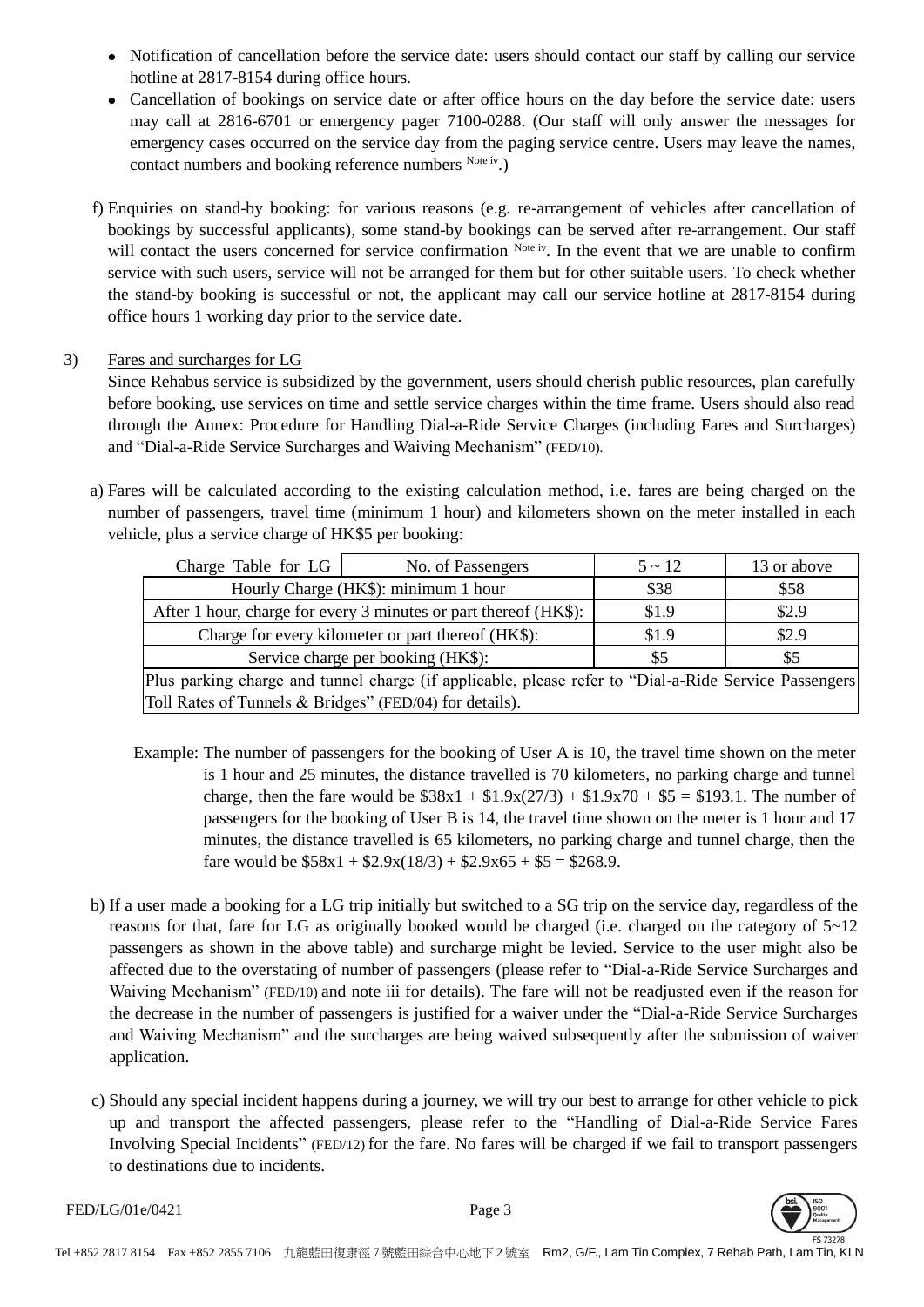- d) Surcharges and the waiver: please refer to "Dial-a-Ride Service Surcharges and Waiving Mechanism" (FED/10) for details.
	- To urge users to book our service prudently so as to avoid wasting the resources and affecting services to those in need, the three types of existing surcharges are still in use, which are Cancellation Charge, Charge for not providing/changing schedule and Forward Booking Cancellation Charge respectively.
	- If users are eligible to apply for a waiver, applicants should submit a written application for waiving of surcharges together with the supporting documents required by the end of the month in which the payment notice is issued. Users may use "Application Form for Waiving of Dial-a-Ride Service Surcharge" (FED/07e). Late submission will not be considered.
- 4) Other notes for attention
	- a) For registered individual DAR service users who are recipients of Comprehensive Social Security Assistance, please refer to "Half Fare Concessionary Application Notice" (FEC/01e) for an application form with notes for application.
	- b) If you have any enquiries about the service charge, please contact our Accounting Department by calling our service hotline at 2817-8154 during office hours within 7 working days from the service date. Late enquiries will not be entertained.
	- c) For any update on personal data (such as name of individual or organization user, correspondence address, contact number or change in condition of disabilities of individual user), please notify us in writing and submit the relevant supporting documents as early as possible by post, fax or email to rbroutes@rehabsociety.org.hk. Personal data of the users may be used for the purposes of study, research and development of our services in addition to the processing of the applications. Such data may be transferred to other government departments and bureaus for any matters relating to Rehabus services. Please refer to "Notes about Personal Data (Privacy) Ordinance" (FEG/14e) for details.
	- d) The notes and terms given above and the relevant booking form are subject to change without prior notice.
- 5) Contact us

For enquiries, please contact our staff by calling our service hotline at 2817-8154 or visit our website at http://www.rehabsociety.org.hk (select [Our Services][Transport & Travel][Rehabus Service]).

- Mailing Address Note vii: Rehabus, Room 2, G/F., Lam Tin Complex, 7 Rehab Path, Lam Tin, Kowloon
- Service Hotline: 2817-8154
- Fax No.: 2855-7106
- Email Address:

rbroutes@rehabsociety.org.hk: for submitting schedules and booking forms for DAR Service [rehabus@rehabsociety.org.hk:](mailto:rehabus@rehabsociety.org.hk) for general enquiries about Rehabus services and feedback on service quality (users should not make application or cancellation of service via this email address)

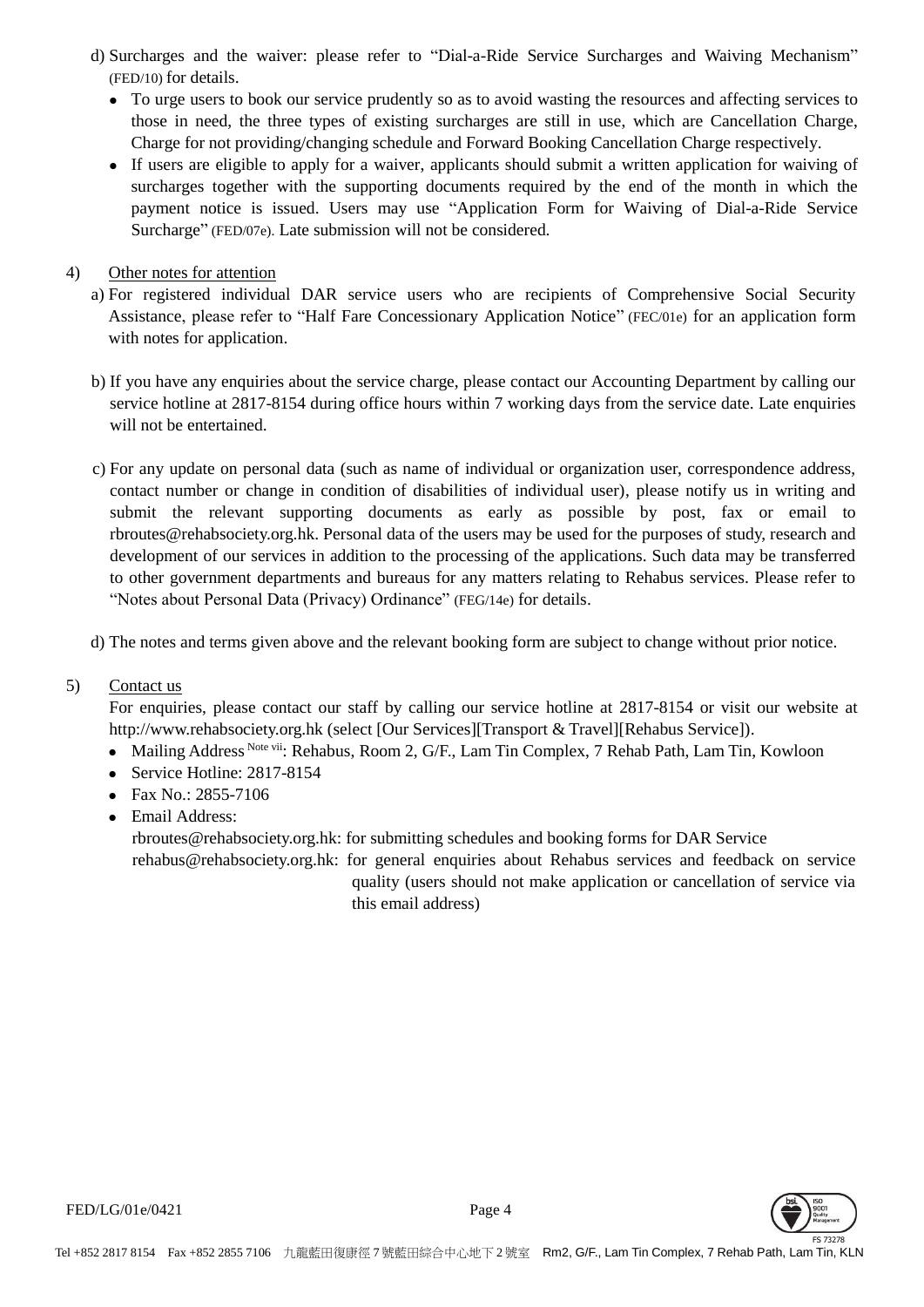- i. "Eligible PWD holding Hong Kong Identity Card" refers to:
	- any PWD who holds a Hong Kong Identity Card issued under the Registration of Persons Ordinance (Chapter 177), except those who obtained their Hong Kong Identity Card by virtue of a previous permission to land or remain in Hong Kong granted to them and for whom such permission has expired or ceased to be valid;
	- any child with disabilities who is a Hong Kong residents and under 11 years of age;
	- any PWD who holds Certificate of Exemption (http://www.immd.gov.hk/eng/services/hkid/appforcert.html).
- ii. Registration procedure for DAR service:

─────────────────

- Individual User: call our service hotline at 2817-8154 for registration. Relatives or other representatives can make registration on behalf of the PWD. Name and HKID card number of the PWD should be provided at the time of registration and an account number will be given to each newly registered user. [Enhancement of registration mechanism will be announced later: e.g. submission of a copy of "Registration Card for People with Disabilities" by PWD with permanent lower limb mobility disabilities, or submission of a mobility difficulty document signed by recognized professionals within last 6 months.]
- Organization User: complete and return the Application for Dial-a-Ride Service Account & Monthly Credit Account (FED/08e) in applying for a service account and a monthly credit account. An account number will be given to each newly registered user.
- iii. Mechanism for preventing users from overstating the number of passengers (i.e. SG users falsely claim themselves to be LG users):
	- If a user overstates the number of passengers for the first time within a specified one-year period^, a warning will be issued;
	- If the user commits the act for the second time within the specified one-year period^, except for the bookings for medical treatment, all other bookings (including bookings which are "accepted" or "to be confirmed" or any subsequent bookings) will be given lowest priority in service arrangement within the specified period.
		- ^ A one-year period starting from the 1st day of the month after the month in which the first occurrence takes place. For example, the user overstates the number of passengers for the first time concerning the service on 23 February 2018. The one-year period will be from the first day of the next month till the end of the following 12 months, i.e. if the second occurrence takes place during a one-year period between 1 March 2018 and 28 February 2019, except for the bookings for medical treatment, all other DAR bookings for trips required on or before 28 February 2019 (including registered bookings or subsequent bookings) will be given lowest priority in service arrangement.
- iv. According to the workflow, our staff will contact users according to the sequence of messages left in the paging service centre during the working day. Users should pay attention to calls from telephone number 3143-8154, which is the displayed caller number of our office. Contacts would only be made in respect of the transport service arrangement or the follow up of service charges. No solicitation of money would be involved. Users should not disclose any personal data before verifying the identity of the caller so as to guard against loss.
- v. Booking Reference Number of DAR service: the first 3 English characters "DAR" represent "Dial-a-Ride Service", and the digits stand for the booking date and the sequence of bookings inputted by our staff on that day. For example, the Booking Reference Number of "DAR2018-02-08-0001" represents the first DAR Service booking inputted on 8 February 2018. [Attention: the Booking Reference Number does not relate to the service date.]
- vi. Cancellation Reference Number of DAR service: the first 4 English characters "CDAR" represent "Cancel Dial-a-Ride Service", and the digits stand for the date on which the booking is cancelled and the sequence of cancellation on that day. For example, the Cancellation Reference Number of "CDAR2018-03-24-0007" represents the 7th cancelled DAR Service booking on 24 March 2018. [Attention: the Cancellation Reference Number does not relate to the service date.]
- vii. Underpaid mail items are subject to surcharge by Hongkong Post. We will not accept underpaid mail items, which will be handled by Hongkong Post. For proper delivery of mail items to us, and to avoid unnecessary delivery delay (e.g. return to the sender), please ensure the mail items bear sufficient postage before posting.

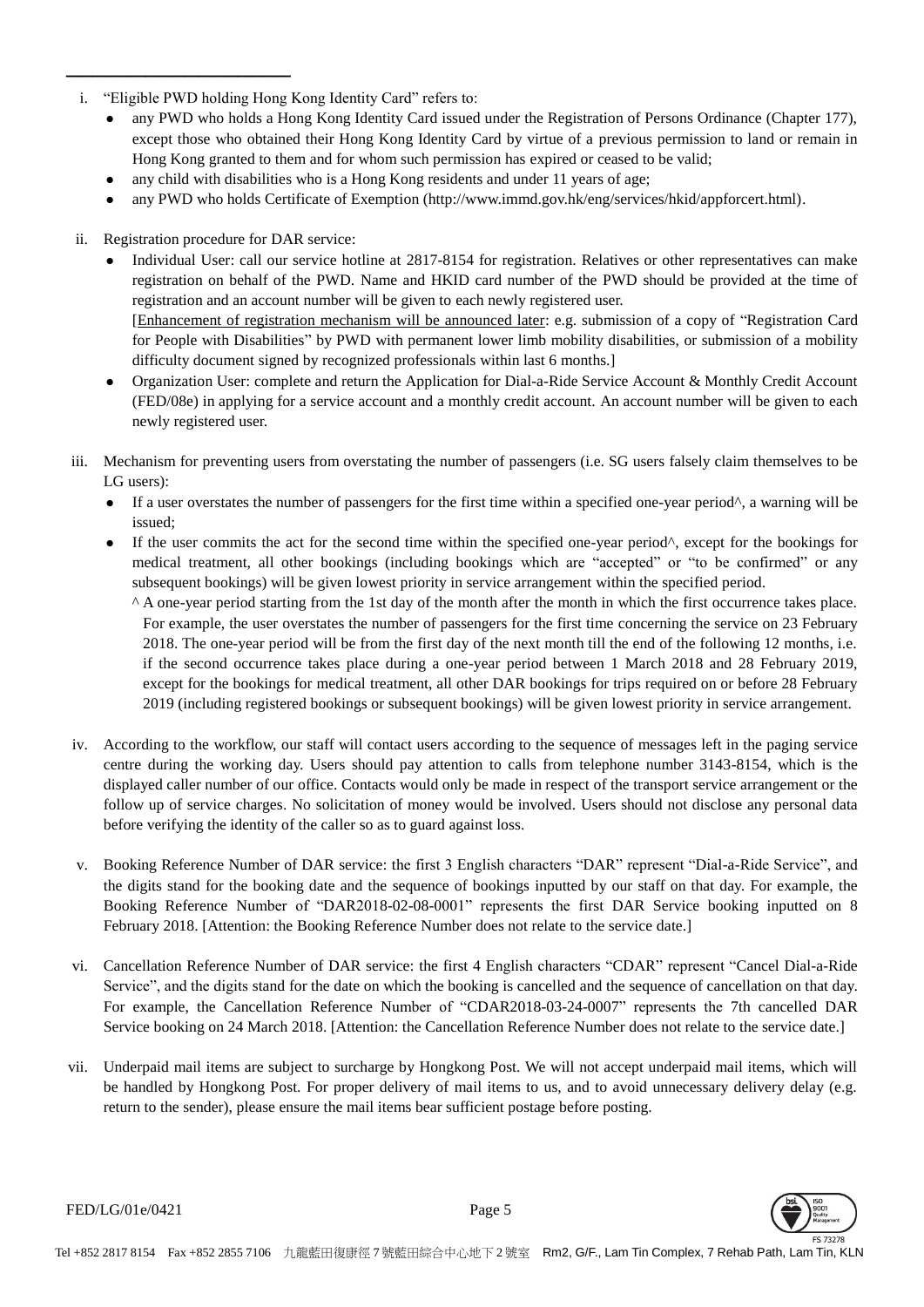# **Annex: Procedure for Handling Dial-a-Ride Service Charges (including Fares and Surcharges)**

## **Individual User:**

- a) Fares: Payment shall be made immediately by cash or by Octopus after receiving the service, and our drivers will issue a receipt at once.
- b) Surcharges: If the service required involves surcharges, users will receive a payment notice for surcharges in the middle of the following month. User should settle the payment before due date\*.

## **Organization User:**

- a) Fares: Payment can be made immediately by cash or by Octopus after receiving the service, and our drivers will issue a receipt at once. For users who have applied for a monthly credit account, the Kilometer Record Sheet can be obtained from our drivers for reference. Organization user on monthly payment term will receive a monthly invoice for the services of the whole month in the middle of the following month. After receiving the invoice, user should settle the payment before due date\*.
- b) Surcharges: If the service required involves surcharges, user will receive a payment notice for surcharges (together with the monthly invoice) in the middle of the following month. User should settle the payment before due date\*.

| <b>Deadline</b>         | <b>Parties</b> | <b>Action</b>                                                                           |
|-------------------------|----------------|-----------------------------------------------------------------------------------------|
| On or before the 15th   | Accounting     | Send out (i) invoice and (ii) payment notice for surcharges to users using              |
| day of the first month  | Department     | DAR service in the previous month and the due date would be the 28th day                |
| following the month in  |                | of the following month.                                                                 |
| which the service is    |                | Any user who fails to pay the charges by the due date will have to pay a                |
| provided                |                | 10% overdue charge. (Postmark date on the envelope will be regarded as                  |
|                         |                | date of receipt.)                                                                       |
| Before the due date on  | $Users^*$      | Payment by cash will be accepted at our office.                                         |
| the 28th day of the     |                | Post (i) a cheque together with (ii) the bottom part of the invoice or the<br>$\bullet$ |
| second month following  |                | payment notice for surcharges to the Accounting Department at                           |
| the month in which the  |                | Rehabus.                                                                                |
| service is provided     |                |                                                                                         |
|                         | Accounting     | Official receipt will be issued to user immediately after the cash<br>$\bullet$         |
|                         | Department     | payment is made.                                                                        |
|                         |                | For users who post a cheque for payment, official receipt will be posted                |
|                         |                | to those users after the payment has been processed.                                    |
| On or before the 10th   | Accounting     | Users who fail to make payment will receive a reminder requesting for                   |
| day of the third month  | Department     | payment of fares, 10% overdue charge and surcharges concerned (if                       |
| following the month in  |                | applicable) before the 26th day of the month, otherwise all Rehabus                     |
| which the service is    |                | services (including DAR, Scheduled Route and Pooled Dial-a-Ride                         |
| provided                |                | services) to those users will be suspended starting from the 1st day of the             |
|                         |                | following month.                                                                        |
| By the end of the third | Accounting     | Users who fail to make payment will receive Service Suspension Notices                  |
| month following the     | Department     | which notifying them of the suspension of all Rehabus services from the                 |
| month in which the      |                | 1st day of the following month. The monthly credit accounts of such                     |
| service is provided     |                | organization users will also be cancelled.                                              |
|                         | Users          | For users who settle the payment after suspension of services, their                    |
|                         |                | services as originally booked would be resumed on the 10th working day                  |
|                         |                | after the payment is settled.                                                           |

### **\* Work Flow of Handling Payment on Monthly Term and Surcharges:**